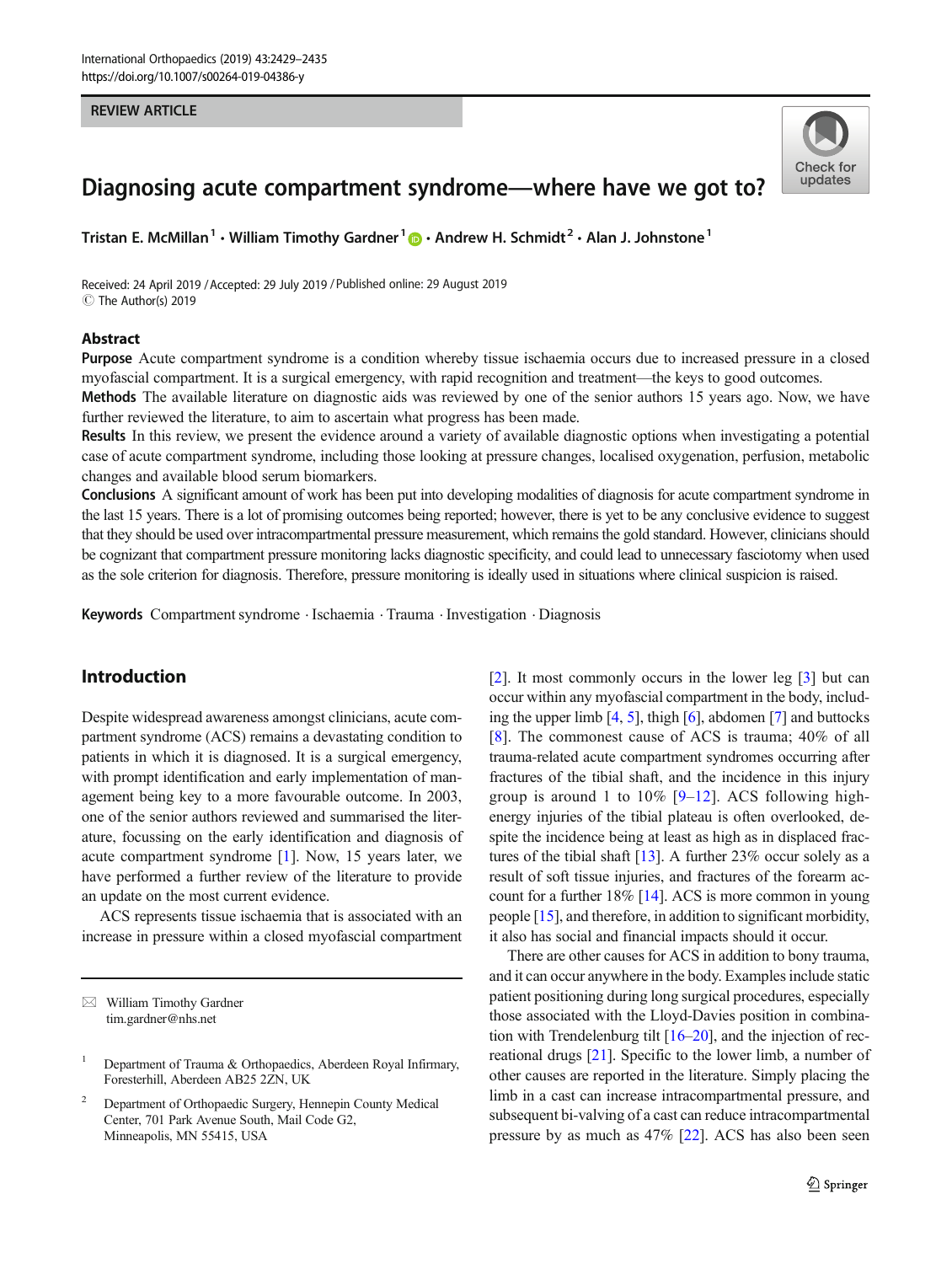following lower limb arthroplasty, most commonly as a result of prolonged static positioning, post-operative bleeding and possible tourniquet use [\[23](#page-5-0)]. Additionally, injury to blood vessels such as rupture of the superior gluteal artery [[24,](#page-5-0) [25\]](#page-5-0), rhabdomyolysis [\[26\]](#page-5-0) and sports injuries in the absence of fractures [\[6](#page-5-0)] can all lead to ACS.

# Pathophysiology

The true pathophysiology of compartment syndrome remains a contentious issue that is debated amongst researchers. The most popular hypothesis is the arteriovenous pressure gradient theory, which states that when intracompartmental pressure rises due to a traumatic event, venous pressure also rises as a result, effectively damming blood flow through the injured limb. This leads to a decrease in the arteriovenous pressure gradient, and therefore the blood flow to the tissues is compromised, eventually resulting in tissue ischaemia [\[27](#page-5-0)]. The rise in venous pressure itself further increases the intracompartmental pressure due to increased tissue oedema. As tissue ischaemia occurs, cell lysis releases intracellular components into the interstitial fluid which cause further fluid accumulation by osmosis [[3](#page-4-0)]. Reversible neuropraxia due to ischaemia can occur within 1 h and evidence of muscle necrosis can be seen after as little as 3 h [\[28,](#page-5-0) [29](#page-5-0)], so prompt diagnosis is crucial to avoid devastating consequences in this often-young patient cohort.

# Clinical examination

Clinical suspicion supplemented by careful, repeated clinical examination continues to be the clinician's greatest tool in the diagnosis of ACS. Traditional teaching emphasises 'pain out of proportion to the injury' as a cardinal symptom which, together with the patient's mechanism of injury, should increase the index of suspicion [[30\]](#page-5-0). Additionally, exacerbation of pain on passive stretching of the muscles within the involved compartment has a specificity of 97% and negative predictive value of 98%, but only a sensitivity of 19% and positive predictive value of 14% [\[31](#page-5-0)]. Pain is subjective, making the diagnosis more difficult. In the late stages, pain can be diminished due to paraesthesia/anaesthesia resulting from nerve ischaemia and there are some rare cases of ACS pre-senting in the absence of pain [[32,](#page-5-0) [33](#page-5-0)]. In these cases, a more thorough assessment of signs, symptoms and clinical examination is essential to guide decision-making. The remaining 4 "P's" (pallor, pulselessness, paralysis and paraesthesia) of ACS are mostly late signs after prolonged ischaemia and sub-sequent significant neurovascular injury [\[16](#page-5-0)]. Additionally, they can lack specificity and sensitivity—their presence is often seen in association with other pathology [\[3](#page-4-0)], especially chronic limb ischaemia due to arterial disease [\[30](#page-5-0)].

A particularly challenging group in which to diagnose ACS are those who have impaired consciousness, especially those who are intubated and ventilated. These patients are unable to alert clinicians to the early symptoms of ACS, and although clinical examination has its place, quantitative investigations play a vital role in monitoring and prompt detection of ACS.

## Clinical investigations

#### Compartment pressure monitoring

Compartment pressure monitoring attempts to objectively assess the pressure within each muscle compartment, but there is controversy around its routine use [\[34](#page-5-0)–[36\]](#page-5-0), especially the value of pressure data compared with regular clinical review, and threshold pressures at which to intervene surgically [\[3](#page-4-0)].

A variety of pressure monitoring equipment is available, including traditional needle manometry (Whiteside's' technique) [\[34\]](#page-5-0), transducer and multi-parameter monitors usually used to monitor arterial blood pressure [\[37](#page-5-0)] and dedicated compartment pressure monitors (e.g. transducer tipped intracompartmental pressure monitors). Pressure measurements obtained with any of these devices are significantly more sensitive and specific for diagnosing ACS than clinical examination alone. With such diagnostic accuracy, we must question why pressure monitoring is not used routinely in assessing injured patients for ACS, but it is mostly as a consequence of concern that pressure monitoring, regardless of whether it is done as a single measurement or with continuous measurement, may lead to overtreatment [\[38,](#page-5-0) [39\]](#page-5-0). Significant interobserver variability in measurements has also been reported [\[40\]](#page-5-0).

Over the years, the threshold pressure at which a surgeon should intervene has been widely experimented and remains unresolved. The most common threshold used by clinicians when assessing compartment pressures remains the delta pressure ( $\Delta P$ ), which is the diastolic blood pressure minus the intracompartmental pressure.  $\Delta P$  less than or equal to 30 mmHg is defined as ACS [\[16,](#page-5-0) [30](#page-5-0), [35](#page-5-0), [38,](#page-5-0) [41\]](#page-5-0). However, it has been suggested that compartment pressures should be used to confirm clinical suspicion, rather than as a screening tool in the entire population. Garner et al. [[38\]](#page-5-0) reviewed a number of studies where patients had a  $\Delta P \leq 30$  mmHg, but were asymptomatic, and so strict use of this cut-off would have resulted in a number of unnecessary operations. One suggestion to improve the accuracy of measurements is that the pressure should be recorded in a zone within 5 cm of any fracture but not communicating with the fracture itself [\[30\]](#page-5-0).

Recent research suggests that the trend in compartment pressure over time is much more useful than a single pressure, as the latter approach is associated with a significant (35%) falsepositive rate [\[39\]](#page-5-0). Additionally, McQueen et al. found the sensitivity and specificity of continuous intracompartmental pressure monitoring to be high, with estimated positive and negative predictive values of 93% and 99% respectively [\[35\]](#page-5-0). The proposed benefit of continuous monitoring is that it reduces the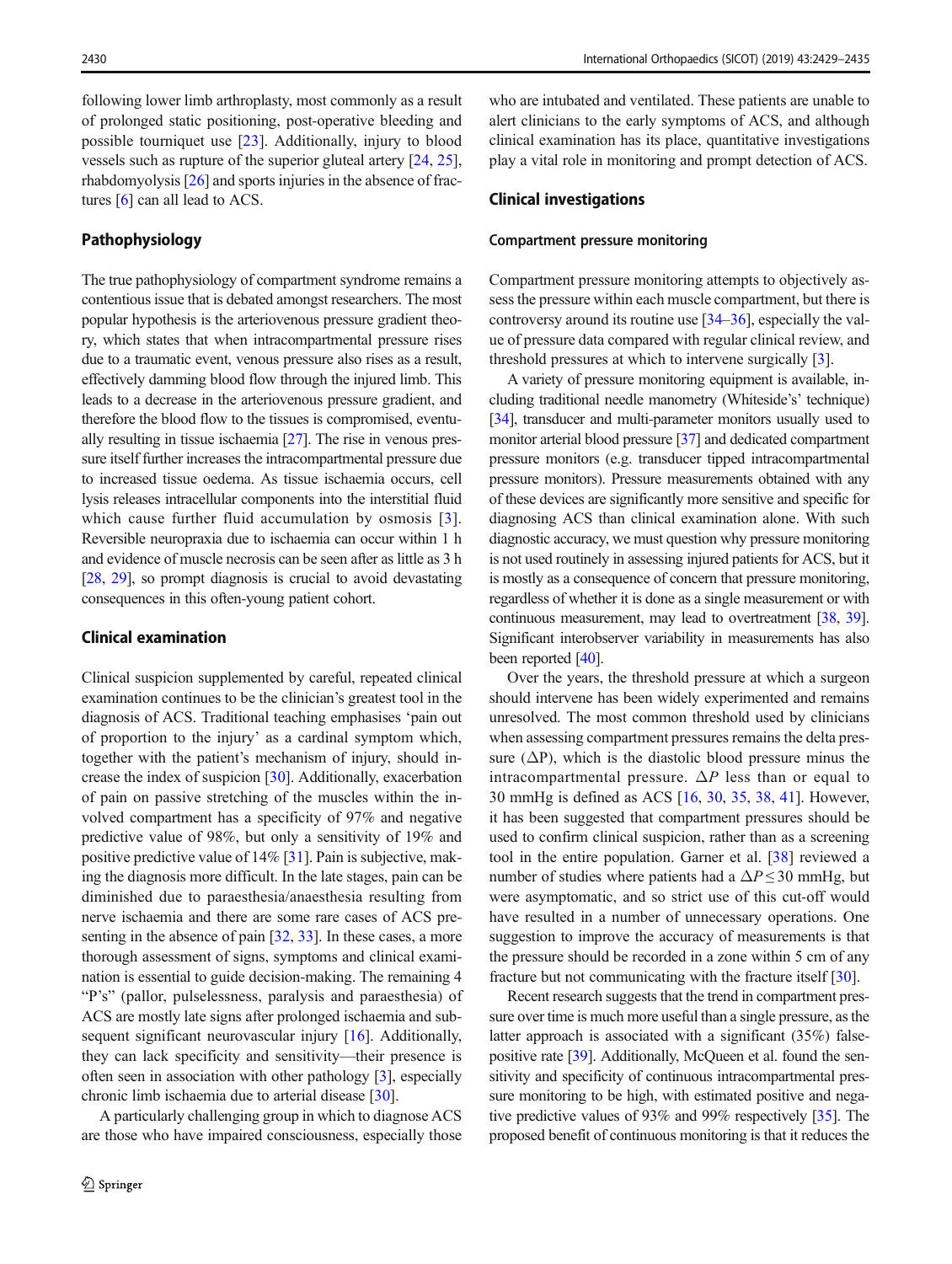influence of potentially erroneous single readings, but additionally it allows a trend to be identified that may well facilitate the diagnosis prior to clinical signs developing. More research is required to refine the potential benefits of continuous pressure monitoring and what the most accurate pressure threshold is.

With continued questions regarding the diagnostic utility of compartmental pressure monitoring, research is ongoing to investigate alternative methods that are less focused on pressure and more on ischaemia. Therefore, the focus is shifting to measuring changes in haemodynamic and metabolic parameters in diagnosing ACS (Fig. 1).

#### Monitoring localised oxygenation

Intramuscular partial pressure of oxygen Measurement of the partial pressure of oxygen has been investigated in canine models where ACS had been induced [\[42](#page-5-0), [43](#page-5-0)], with promising results. Doro et al. measured the intramuscular partial pressure of oxygen in adult beagles to be 62–65 mmHg before creation of compartment syndrome. They found that a partial pressure of oxygen of less than 30 mmHg had a 100% sensitivity (95% CI 72–100%) and 100% specificity (95% CI 69–100%) [[43\]](#page-5-0). Feasibility studies looking at direct measurement of intramuscular oxygen pressures in humans are available [\[44,](#page-5-0) [45](#page-6-0)], although study numbers are small.

Oxygen saturation can also be monitored non-invasively, as shown by Reisman et al. [[46\]](#page-6-0), Shuler et al. [[47,](#page-6-0) [48](#page-6-0)] and Schmidt et al. [[36](#page-5-0)] in their trials using near-infrared spectroscopy (NIRS) to measure oxygen saturation of muscle.

Near-infrared spectroscopy The principals of measuring blood flow are based on the fact that as a response to trauma, the body will increase the blood flow to the site of injury. If this is absent, it could be indicative of ACS and would also result in desaturated haemoglobin and myoglobin [\[49\]](#page-6-0). NIRS is a noninvasive method for assessing levels of oxygenated muscle haemoglobin and myoglobin. When blood flow is decreased, a reduction in local oxygen saturation and muscle oxygen tension can be seen. It is not new technology, having been used over 40 years ago to monitor cerebral and myocardial oxygen sufficiency [\[50](#page-6-0)]. This was achieved through transillumination of the heart or brain, with photon transmission through the organ at wavelengths varying from 740 to 860 nm focused to cytochrome aa3. Its potential role in diagnosing ACS is significantly more recent. NIRS was proposed by Reisman et al. [[46\]](#page-6-0) as a non-invasive technique for assessing blood flow to rule out ACS. The technology is similar to measuring oxygen saturations in subcutaneous tissues, something that is done routinely in bedside monitoring of patients.

In a porcine model of ACS, near-infrared spectroscopy provided a reliable, sensitive measure of tissue oxygenation that directly correlated with a simulated increase in tibial compartmental pressure and a decrease in tibial intracompartmental perfusion pressure [[51\]](#page-6-0). In 2007, a paediatric case report utilised NIRS in the diagnosis of ACS in a one month old infant, with a NIRS value of 15% in the involved limb versus 40–50% in the uninvolved limb [\[52\]](#page-6-0). In patients with ACS, Shuler et al. found NIRS values from at least one compartment to be more than 3% below an uninjured control compartment



Fig. 1 Acute compartment syndrome: currently available investigations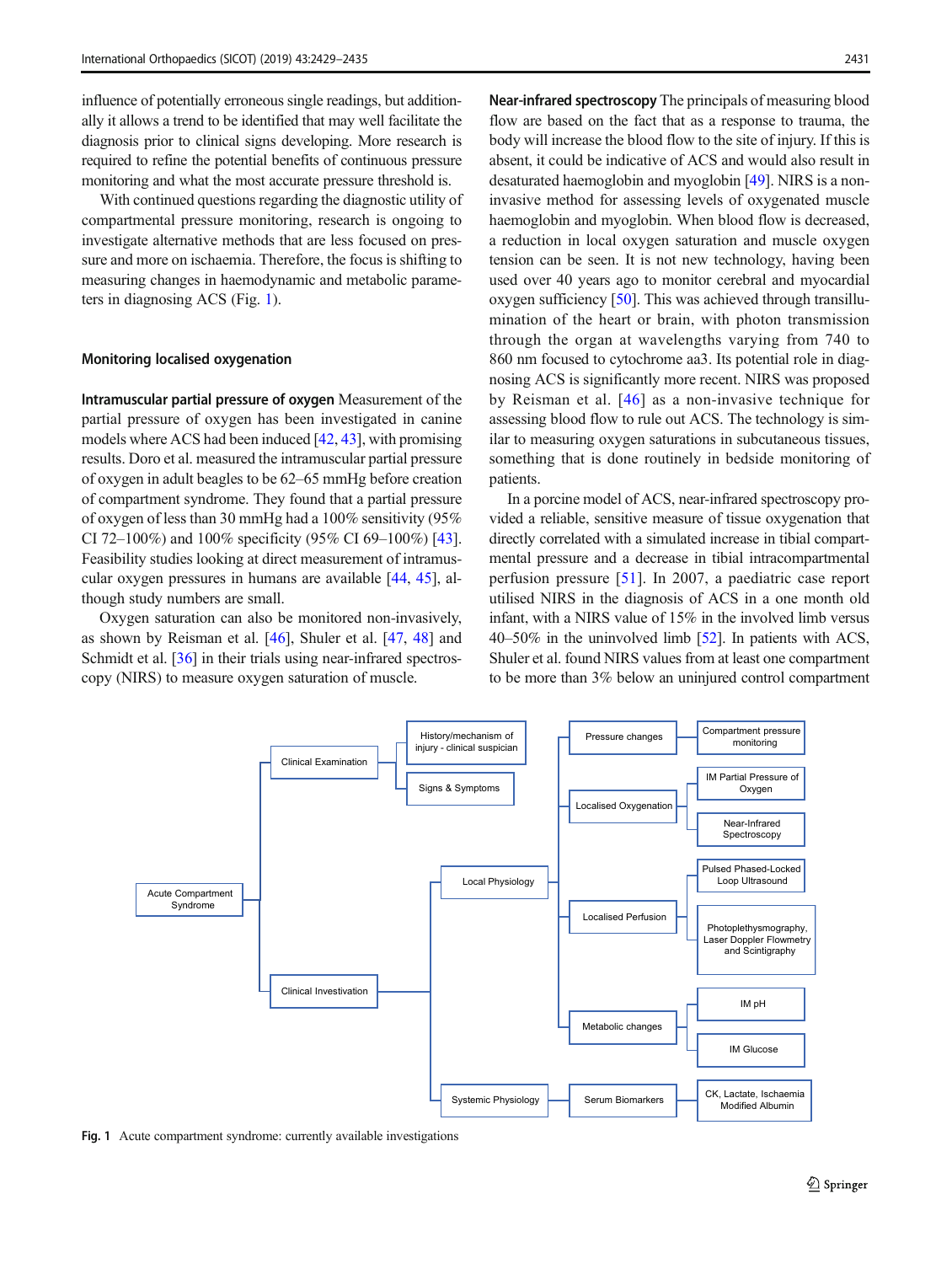[\[53\]](#page-6-0). They advocated simultaneous monitoring of the same compartment on the contralateral limb in order to provide a control. This was because NIRS values vary significantly between individuals and indeed can vary within compartments over time, but the simultaneous difference between uninjured 'like' compartments varies less. Just as for pressure monitoring, continuous assessment of tissue oxygenation with NIRS would theoretically be an ideal means to document the onset or progression of tissue hypoxia, alerting clinicians so that timely intervention follows. However, a study by Schmidt et al. found poor reliability in obtaining continuous NIRS data not only in the injured limb, but even in the control (reference) limb, raising questions about the value of continual NIRS in diagnosing ACS [[54](#page-6-0)]. Therefore, the literature is somewhat confounding. Whilst NIRS has the potential to offer the ability to objectively measure tissue perfusion in a non-invasive and continuous manner, additional studies are required to validate whether or not NIRS has a clinical role in ACS monitoring. Other limitations of NIRS include limited depth of tissue penetration and the tendency for skin colour and subcutaneous bruising/ haematomas to adversely affect readings.

# Monitoring localised perfusion

Ultrasound and pulsed phased-locked loop ultrasound In 1989, ultrasound was used to assess for variations in compartmental geometry and echogenicity in relation to pressure, and whilst echogenicity increased as pressure increased, correlation and reproducibility were felt to be poor [\[55\]](#page-6-0). More recently, ultrasound has been used to assess compartment elasticity when subjected to external compression, using a standardised pressure. So far it has only been assessed in vitro [\[56\]](#page-6-0) and in cadaveric models [\[57](#page-6-0)] by Sellei et al.

The evolution of pulsed phased-locked loop (PPLL) ultrasound shows greater promise. For the diagnosis of ACS, PPLL measures fascial wall displacement in correlation with arterial pulsations, with the magnitude of arterial pulsations and subsequent perfusion diminishing as compartmental pressure rises. In a cadaveric study, Lynch et al. showed PPLL to detect compartmental changes resulting from pressure changes of 1 mmHg [[58\]](#page-6-0). Wiemann et al. collected data from nine patients with simulated compartment tamponade and three patients with ACS and demonstrated a linear correlation between PPLL and intramuscular pressure [\[59\]](#page-6-0). Similarly, in a simulated ACS study, Lee et al. showed a statistically significant correlation between PPLL data and increasing chamber/ intramuscular pressure [\[49\]](#page-6-0). Interestingly, they also found PPLL to perform superiorly to NIRS, due to less subject to subject variability. Having said this, the data in the literature is from small studies performed in a predominantly non-clinical simulated environment, and so considerable research is required before this method could be used clinically.

Photoplethysmography, laser Doppler flowmetry and scintigraphy Photoplethysmography has also been trialled as a way of measuring increasing blood flow by Challa et al. This technique uses a light-emitting diode to shine light onto skin, and a photodetector can monitor and record the attenuation of the reflected light, which is directly related to blood flow [[60](#page-6-0)]. There is no current role to support its clinical use in the diagnosis of ACS. Laser Doppler flowmetry and scintigraphy also provide methods for assessing local perfusion. In the diagnosis of chronic compartment syndrome, both techniques have been found to be viable [[61,](#page-6-0) [62](#page-6-0)]. In scintigraphy, time-consuming scans, the lack of specificity in a traumatised limb and the inability to perform repeated/continuous examinations make it unsuitable for diagnosing ACS. The use of laser Doppler flowmetry in diagnosing ACS is yet to be evaluated.

#### Localised metabolic analysis

Intramuscular glucose monitoring Doro et al. measured intramuscular glucose in 12 canine models (baseline of 158 mg/dL in control group) and found that an intramuscular glucose concentration of less than 97 mg/dL was 100% sensitive (95% CI 73–100%) and 75% specific (95% CI 40–94%), and that changes could be detected as soon as 15 minutes after induction of compartment syndrome, when compared against a control [[43\]](#page-5-0). Being able to detect changes, this quickly has huge potential; however, the authors acknowledge that the technology used in this study would need further development of glucose sensors in order for this research project to progress to human trials.

Intramuscular pH monitoring The surface pH of skeletal muscle has been confirmed to be a sensitive indicator of peripheral muscle blood flow [\[63\]](#page-6-0). Several methods of recording muscle pH have been used in research. Initially, it was only possible to accurately record this through muscle biopsy, making sampling and analysis time-consuming and repeat sampling unsuitable. The development of probes to measure intramuscular (IM) pH is a more recent concept. In research performed by two of the authors (AJJ and KE), a 1.8-mm glass catheter was connected to an ambulatory pH recorder to measure IM pH. In an initial study of 62 patients, its sensitivity and specificity were found to be significantly higher than intracompartmental pressure monitoring [\[64](#page-6-0)]. Invasive pH monitoring continues to be investigated by the senior author (AJJ), with early results indicating that IM pH monitoring has the potential to deliver a more accurate and faster method for diagnosing ACS. The outcome of a multi-centre clinical trial due to commence soon will hopefully provide further validity for this technique.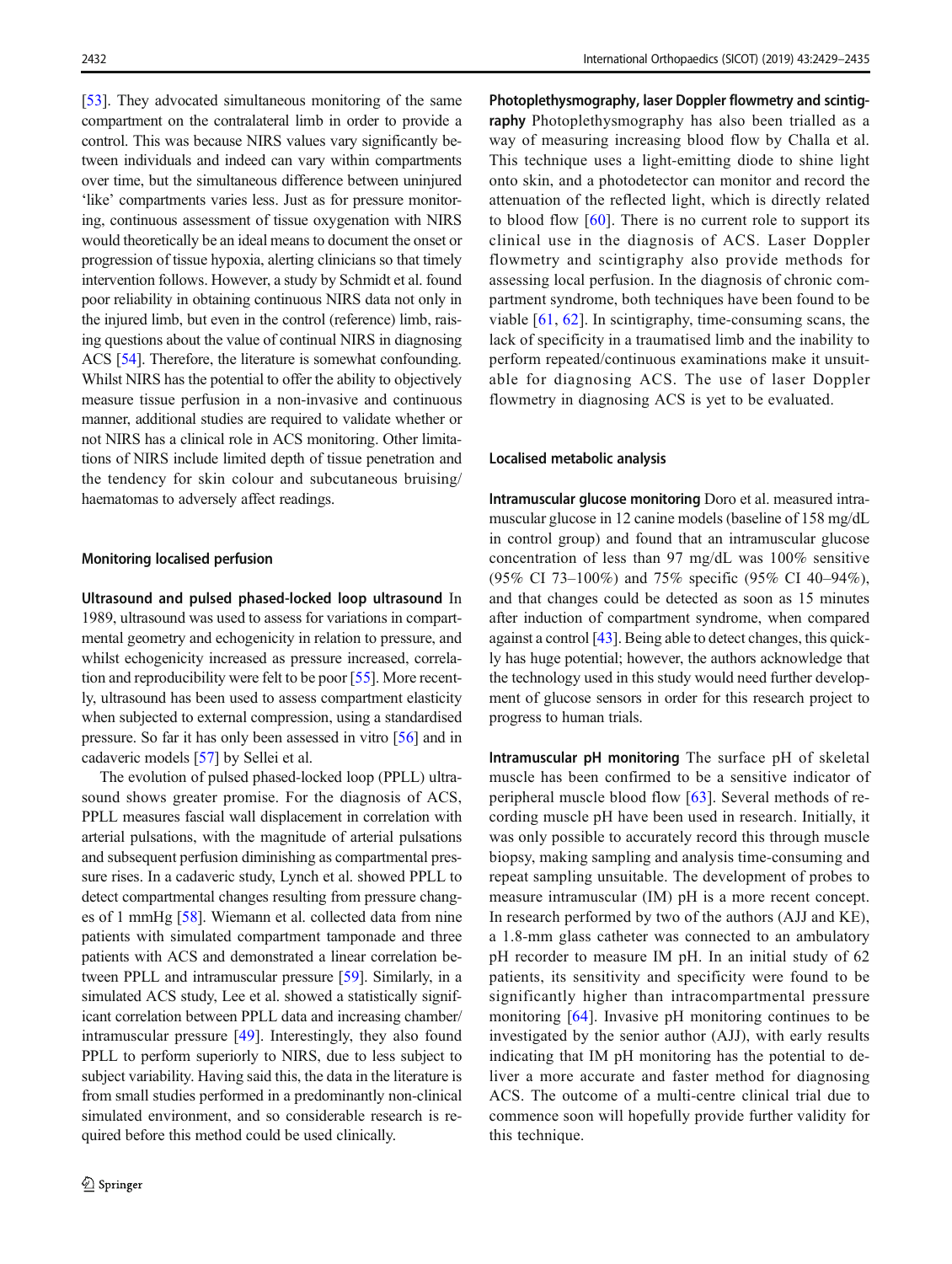#### <span id="page-4-0"></span>Systemic physiology

Serum biomarkers Following trauma, and after the onset of ACS, the inflammatory response leads to a rise in inflammatory biomarkers such as white cell count (WCC), erythrocyte sedimentation rate (ESR) and C-reactive protein (CRP). Additionally, creatine kinase and lactate levels rise, due to muscle breakdown and anaerobic metabolism respectively. Creatinine kinase levels of > 2000 units/L can be a warning sign of compartment syndrome in a sedated and ventilated patient [[65\]](#page-6-0). Similarly, ischaemia-modified albumin (IMA) has been shown to rise with reasonable sensitivity and specificity in the presence of critical limb ischaemia; however, its role in aiding the diagnosis of ACS remains unclear [\[66](#page-6-0)]. Whilst the levels of these biomarkers change in association with acute compartment syndrome, at present, no serum marker has been shown to have adequate sensitivity and specificity to quantify the level of skeletal muscle ischaemia, and therefore cannot be accurately used to diagnosis acute compartment syndrome. However, the testing of regional or local biomarker levels such as intramuscular glucose and pH does offer greater potential.

# **Treatment**

Whatever method of diagnosis is used to identify ACS, implementation of treatment is time-critical. Simple measures such as splitting casts or unwinding compression dressings can make a huge difference and thus raise the importance of regular review [\[27\]](#page-5-0).

Fasciotomies are unfortunately associated with significant morbidity including the need for further surgery for delayed wound closure, surgical reconstruction with skin grafting or vascularized flaps, cosmetic problems, pain and nerve injury, permanent muscle weakness and chronic venous insufficiency [3]. With evolving diagnostic technologies, hopefully we will soon be in a position to make an earlier diagnosis and thereby create the opportunity to try treatment using non-surgical or less invasive interventions. For fractures of the lower limb, these treatments may include intermittent pressure pumps to help reduce tissue oedema, swelling and intracompartmental pressures [[67,](#page-6-0) [68\]](#page-6-0), tissue ultrafiltration to remove local interstitial fluid [[69\]](#page-6-0), hyperbaric oxygen to promote cellular aerobic respiration, the use of free radical scavenging drugs to minimise the extent of tissue damage and the use of membrane stabilising drugs to limit cell death [\[70](#page-6-0)].

Not only is the evolution of diagnostic technology vital for the earlier identification and implementation of these potential treatments, it is also crucial to actively monitor their influence during their research and development. Ultimately the overall aim is to advise clinicians of the need and timing for fasciotomy, should the other non-surgical measures fail to halt or reverse the progression of ACS.

# Conclusion

Acute compartment syndrome is a very serious and potentially limb and life-threatening condition. Clinical suspicion should be high, disproportionate pain and pain on passive muscle stretching is the most sensitive clinical sign, and prompt fasciotomies can result in a significant decrease in morbidity, even if it does result in a number of false-positive diagnoses.

Despite the extensive research into ACS, there are still significant areas lacking in consensus, especially with respect to its diagnosis. The development of a reliable and accurate objective method for detecting ACS at an early stage would be ground-breaking. Since the previous review performed by the senior author, there has been substantial developments in modalities of diagnosis, both with respect to measuring intracompartmental pressure and a developing focus on the haemodynamic and metabolic changes seen in ACS. Whilst research into some of these techniques show promise, there is yet to be any conclusive evidence to suggest that they outperform intracompartmental pressure measurement. Until more evidence becomes available, measuring ICP remains the current gold standard objective diagnostic method but only when clinical signs are also present. There is still no firm agreement as to whether intracompartmental pressure monitoring should be performed as a matter of routine in high-risk injuries, and indeed what to do about the results they produce. However, there is a trend towards continuous pressure monitoring rather than diagnosis based on single pressure readings.

#### Compliance with ethical standards

Conflict of interest The authors declare that they have no conflict of interest.

Open Access This article is distributed under the terms of the Creative Commons Attribution 4.0 International License (http:// creativecommons.org/licenses/by/4.0/), which permits unrestricted use, distribution, and reproduction in any medium, provided you give appropriate credit to the original author(s) and the source, provide a link to the Creative Commons license, and indicate if changes were made.

# References

- 1. Elliott KG, Johnstone AJ (2003) Diagnosing acute compartment syndrome. J Bone Joint Surg Br 85(5):625–632
- 2. Matsen FA (2018) Compartmental syndromes: an unified concept. Clin Orthop Relat Res 113:8–14
- 3. Schmidt AH (2017) Acute compartment syndrome. Injury 48(Suppl 1):S22–S25
- 4. Prasarn ML, Ouellette EA (2011) Acute compartment syndrome of the upper extremity. J Am Acad Orthop Surg 19(1):49–58
- 5. Mehta V, Chowdhary V, Lin C, Jbara M, Hanna S (2018) Compartment syndrome of the hand: a case report and review of literature. Radiol Case Rep 13(1):212–215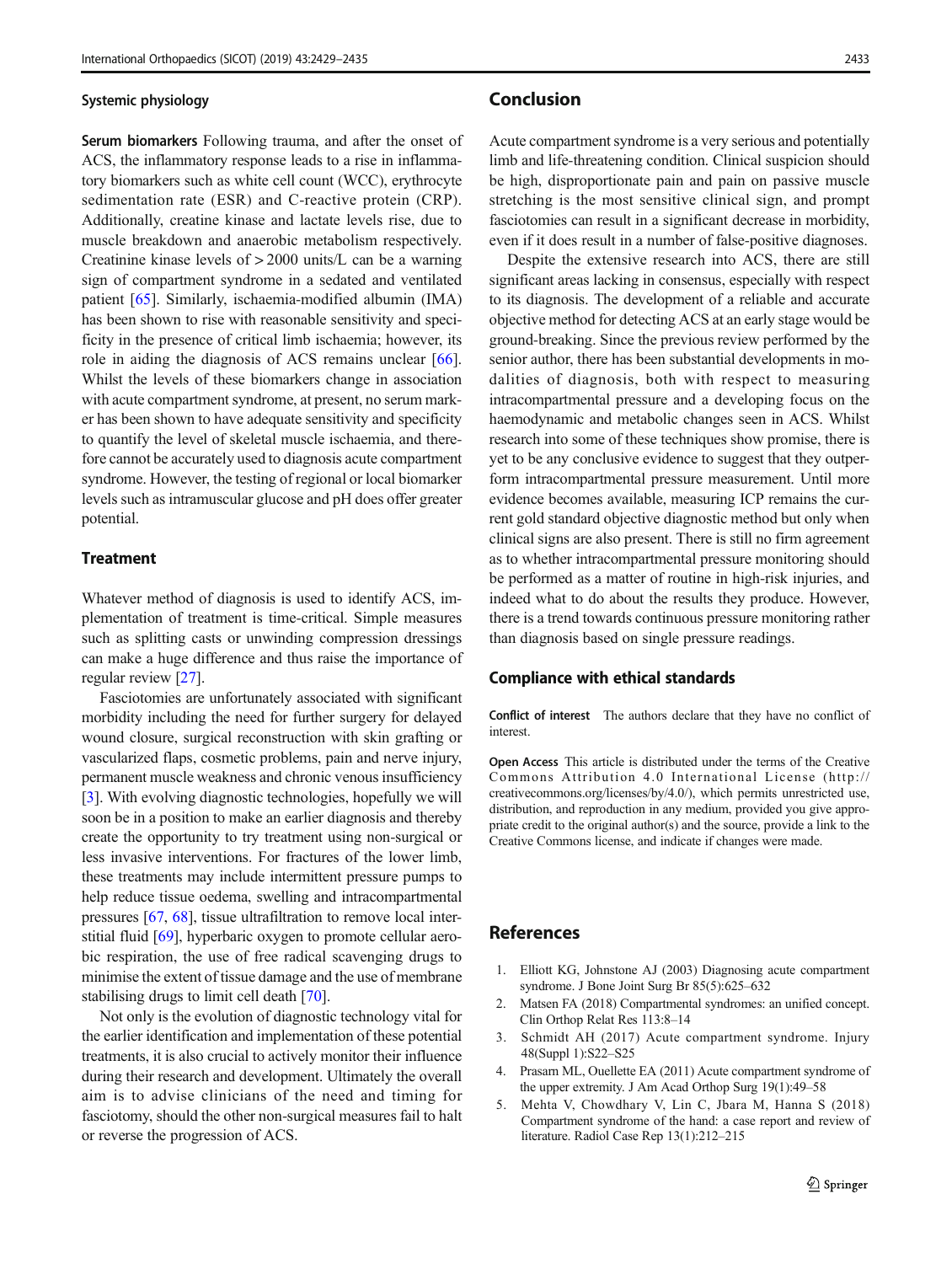- <span id="page-5-0"></span>6. Smith RDJ, Rust-March H, Kluzek S (2015) Acute compartment syndrome of the thigh in a rugby player. BMJ Case Rep. [https://doi.](https://doi.org/10.1136/bcr-2015-210856) [org/10.1136/bcr-2015-210856](https://doi.org/10.1136/bcr-2015-210856)
- 7. Kirkpatrick AW, Roberts DJ, De Waele J, Jaeschke R, Malbrain M, De Keulenaer B, Duchesne J, Bjorck M, Leppaniemi A, Ejike JC, Sugrue M, Cheatham M, Ivatury R, Ball CG, Reintam Blaser A, Regli A, Balogh ZJ, D'Amours S, Debergh D, Kaplan M, Kimball E, Olvera C (2013) Intra-abdominal hypertension and the abdominal compartment syndrome: updated consensus definitions and clinical practice guidelines from the World Society of the Abdominal Compartment Syndrome. Intensive Care Med 39(7): 1190–1206
- 8. Sarwar U, Ting J (2017) Postoperative gluteal compartment syndrome following microsurgical free-flap hand reconstruction: the importance of early recognition and treatment. BMJ Case Rep. <https://doi.org/10.1136/bcr-2017-220218>
- DeLee JC, Stiehl JB (1981) Open tibia fracture with compartment syndrome. Clin Orthop Relat Res 160:175–184
- 10. Blick SS, Brumback RJ, Poka A, Burgess AR, Ebraheim NA (1986) Compartment syndrome in open tibial fractures. J Bone Joint Surg Am 68(9):1348–1353
- 11. Court-Brown C, McQueen M (1987) Compartment syndrome delays tibial union. Acta Orthop Scand 58(3):249–252
- 12. Tischenko GJ, Goodman SB (1990) Compartment syndrome after intramedullary nailing of the tibia. J Bone Joint Surg Am 72(1):41– 44
- 13. Weinlein J, Schmidt A (2010) Acute compartment syndrome in tibial plateau fractures–beware! J Knee Surg 23(1):9–16
- 14. McQueen MM, Gaston P, Court-Brown CM (2000) Acute compartment syndrome. Who is at risk? J Bone Joint Surg Br 82(2):200– 203
- 15. Shadgan B, Pereira G, Menon M, Jafari S, Darlene Reid W, O'Brien PJ (2015) Risk factors for acute compartment syndrome of the leg associated with tibial diaphyseal fractures in adults. J Orthop Traumatol 16(3):185–192
- 16. Donaldson J, Haddad B, Khan WS (2014) The pathophysiology, diagnosis and current management of acute compartment syndrome. Open Orthop J 8:185–193
- 17. Oman SA, Schwarz D, Muntz HG (2016) Lower limb compartment syndrome as a complication of radical hysterectomy. Gynecol Oncol Rep 16:39–41
- 18. Meena S, Trikha V, Saini P, Kumar N, Kr S (2014) Well-leg compartment syndrome after fracture fixation in hemilithotomy position: case report of a preventable condition. Med Princ Pract 23(3):275–278
- 19. Wijesuriya JD, Cowling PD, Izod C, Burton DJ (2014) Deltoid compartment syndrome as a complication of lateral decubitus positioning for contralateral elbow surgery in an anabolic steroid abuser. Shoulder Elbow 6(3):200–203
- 20. DePasse JM, Palumbo MA, Haque M, Eberson CP, Daniels AH (2015) Complications associated with prone positioning in elective spinal surgery. World J Orthop 6(3):351–359
- 21. Adrish M, Duncalf R, Diaz-Fuentes G, Venkatram S (2014) Opioid overdose with gluteal compartment syndrome and acute peripheral neuropathy. Am J Case Rep 15:22–26
- 22. Weiner G, Styf J, Nakhostine M, Gershuni DH (1994) Effect of ankle position and a plaster cast on intramuscular pressure in the human leg. J Bone Joint Surg Am 76(10):1476–1481
- 23. Lasanianos NG, Kanakaris NK, Roberts CS, Giannoudis PV (2011) Compartment syndrome following lower limb arthroplasty: a review. Open Orthop J 5:181–192
- 24. Taylor BC, Dimitris C, Tancevski A, Tran JL (2011) Gluteal compartment syndrome and superior gluteral artery injury as a result of simple hip dislocation: a case report. Iowa Orthop J 31:181–186
- 25. Smith A, Chitre V, Deo H (2012) Acute gluteal compartment syndrome: superior gluteal artery rupture following a low energy injury. BMJ Case Rep. <https://doi.org/10.1136/bcr-2012-007710>
- 26. Woon CY, Patel KR, Goldberg BA (2016) Methicillin-resistant Staphylococcus aureus infected gluteal compartment syndrome with rhabdomyolysis in a bodybuilder. World J Orthop 7(5):338– 342
- 27. Pechar J, Lyons MM (2016) Acute compartment syndrome of the lower leg: a review. J Nurse Pract 12(4):265–270
- 28. Hargens AR, Romine JS, Sipe JC, Evans KL, Mubarak SJ, Akeson WH (1979) Peripheral nerve-conduction block by high musclecompartment pressure. J Bone Joint Surg Am 61(2):192–200
- 29. Vaillancourt C, Shrier I, Vandal A, Falk M, Rossignol M, Vernec A, Somogyi D (2004) Acute compartment syndrome: how long before muscle necrosis occurs? CJEM 6(3):147–154
- 30. von Keudell AG, Weaver MJ, Appleton PT, Bae DS, Dyer GSM, Heng M, Jupiter JB, Vrahas MS (2015) Diagnosis and treatment of acute extremity compartment syndrome. Lancet 386(10000):1299– 1310
- 31. Ulmer T (2002) The clinical diagnosis of compartment syndrome of the lower leg: are clinical findings predictive of the disorder? J Orthop Trauma 16(8):572–577
- 32. Via AG, Oliva F, Spoliti M, Maffulli N (2015) Acute compartment syndrome. Muscles Ligaments Tendons J 5(1):18–22
- 33. Wright J, Griffiths DE, Nwaboku HC (2011) Acute compartment syndrome with an atypical presentation: a useful clinical lesson. JRSM Short Rep 2(4):30
- 34. Beniwal RK, Bansal A (2016) Osteofascial compartment pressure measurement in closed limb injuries – Whitesides' technique revisited. J Clin Orthop Trauma 7(4):225–228
- 35. McQueen MM, Duckworth AD, Aitken SA, Court-Brown CM (2013) The estimated sensitivity and specificity of compartment pressure monitoring for acute compartment syndrome. J Bone Joint Surg Am 95(8):673–677
- 36. Schmidt AH, Bosse MJ, Frey KP, O'Toole RV, Stinner DJ, Scharfstein DO, Zipunnikov V, MacKenzie EJ (2017) Predicting acute compartment syndrome (PACS): the role of continuous monitoring. J Orthop Trauma 31(Suppl 1):S40–S47
- 37. Tian S, Lu Y, Liu J, Zhu Y, Cui Y, Lu J (2016) Comparison of 2 available methods with Bland-Altman analysis for measuring intracompartmental pressure. Am J Emerg Med 34(9):1765–1771
- 38. Garner MR, Taylor SA, Gausden E, Lyden JP (2014) Compartment syndrome: diagnosis, management, and unique concerns in the twenty-first century. HSS J 10(2):143–152
- 39. Whitney A, O'Toole RV, Hui E, Sciadini MF, Pollak AN, Manson TT, Eglseder WA, Andersen RC, Lebrun C, Doro C, Nascone JW (2014) Do one-time intracompartmental pressure measurements have a high false-positive rate in diagnosing compartment syndrome? J Trauma Acute Care Surg 76(2):479–483
- 40. Large TM, Agel J, Holtzman DJ, Benirschke SK, Krieg JC (2015) Interobserver variability in the measurement of lower leg compartment pressures. J Orthop Trauma 29(7):316–321
- 41. Frink M, Hildebrand F, Krettek C, Brand J, Hankemeier S (2010) Compartment syndrome of the lower leg and foot. Clin Orthop Relat Res 468(4):940–950
- 42. Weick JW, Kang H, Lee L, Kuether J, Liu X, Hansen EN, Kandemir U, Rollins MD, Mok JM (2016) Direct measurement of tissue oxygenation as a method of diagnosis of acute compartment syndrome. J Orthop Trauma 30(11):585–591
- 43. Doro CJ, Sitzman TJ, O'Toole RV (2014) Can intramuscular glucose levels diagnose compartment syndrome? J Trauma Acute Care Surg 76(2):474–478
- 44. Hansen EN, Manzano G, Kandemir U, Mok JM (2013) Comparison of tissue oxygenation and compartment pressure following tibia fracture. Injury 44(8):1076–1080